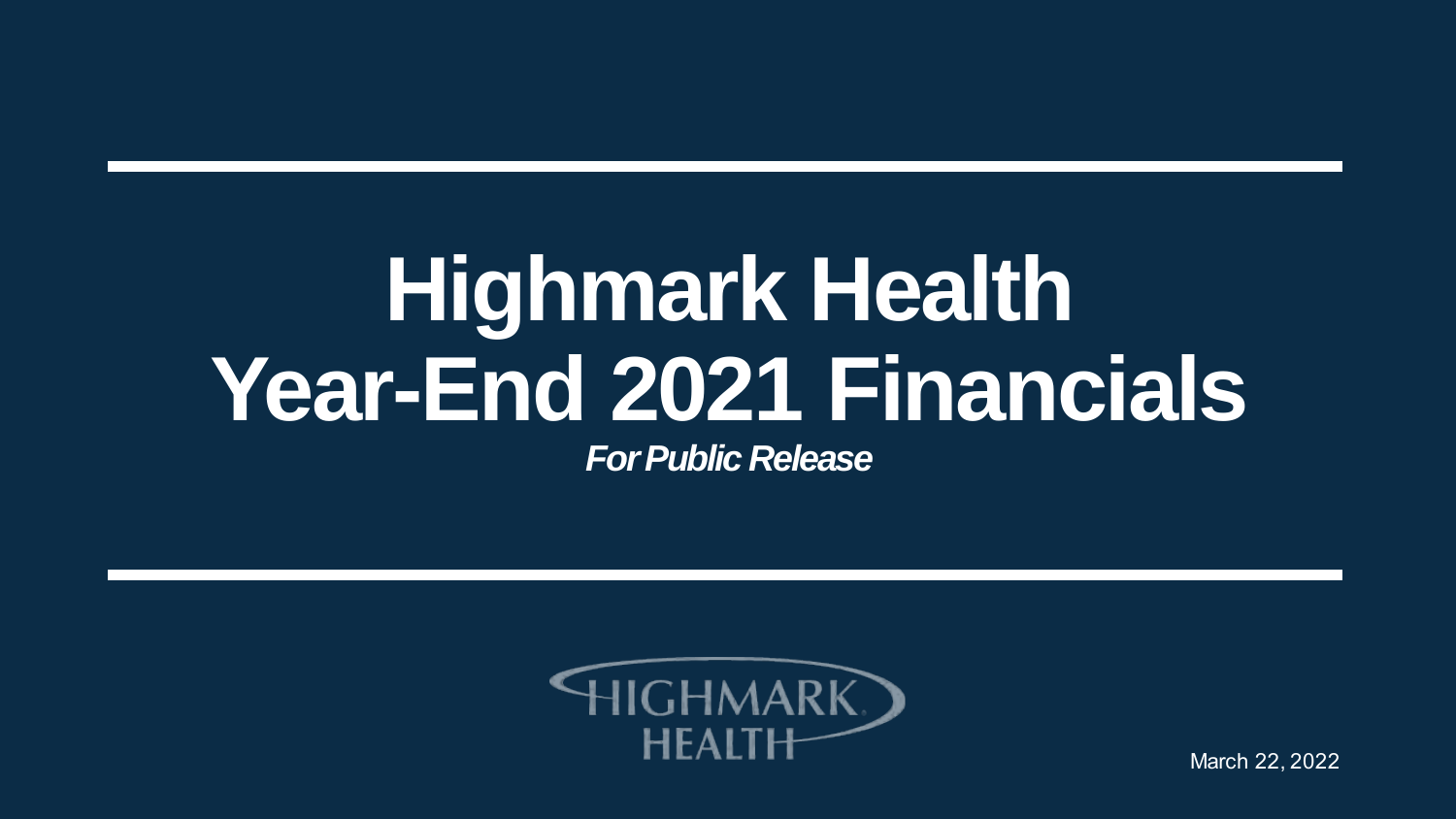### **Helping our members, providers, and communities face the pandemic and other health care challenges**

**Provided local and public support**





**Increased coverage and benefits for members**





**Effectively prepared AHN facilities to respond**

**~\$1.4B community investments** 

*pandemic-to-date*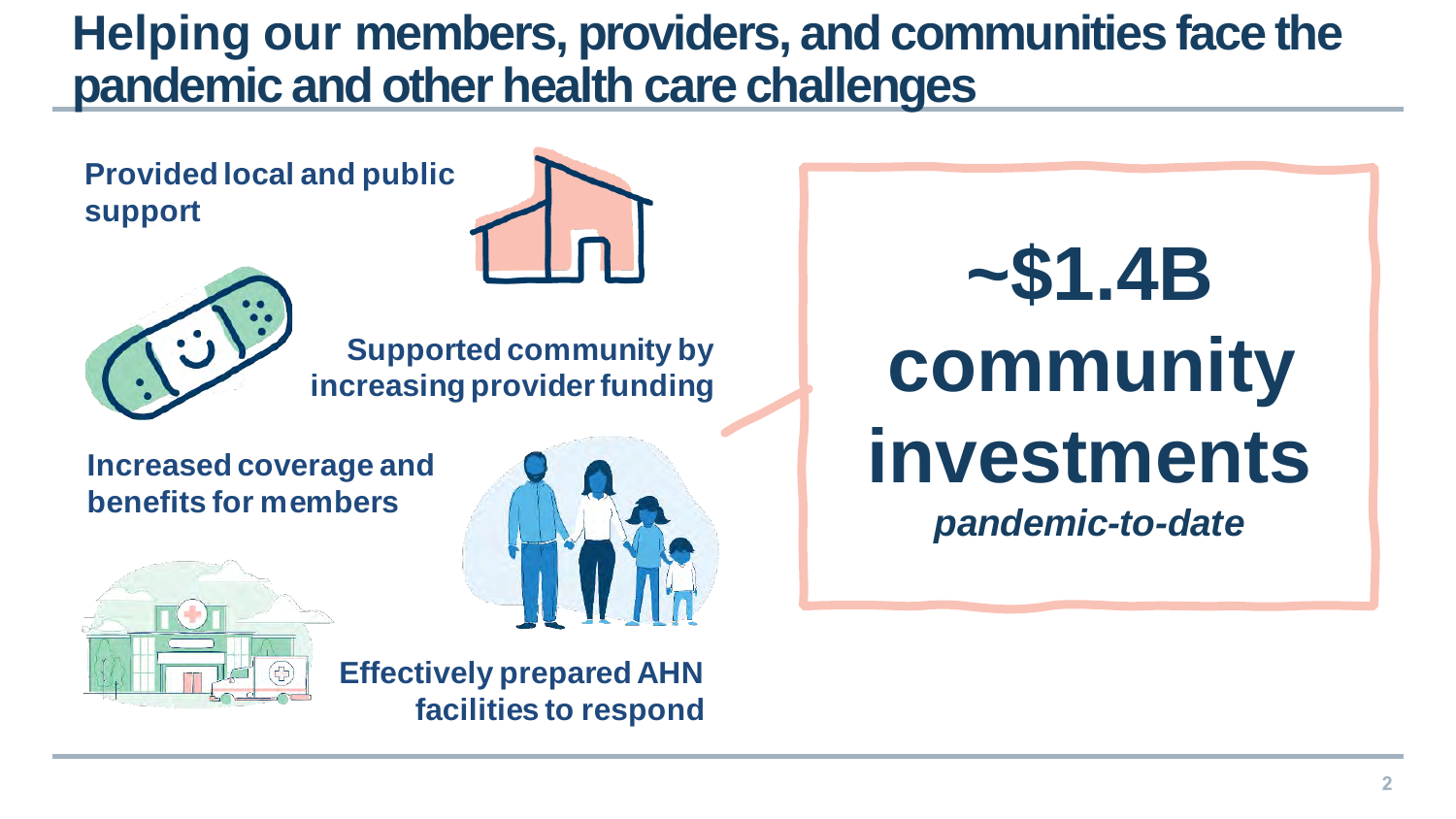# **Strategy in Action: Access and Innovation**



**AHN Wexford Hospital** opened September 2021, bringing a new stateof-the-art labor and delivery unit to the Pittsburgh North Hills for the first time in decades.



Expanding health care access in central Pennsylvania through **Penn State Health**  partnership. **PSH East Pennsboro Clinic, PSH Hampden Medical Center** now open; **PSH Lancaster Medical Center**  opening late 2022.



Announced at CES a research collaboration with **Bosch** exploring the use of SoundSee technology (developed on the International Space Station) and artificial intelligence analyzed audio to detect pediatric pulmonary conditions.



Opened a state-of-theart 10,000 sq ft research facility and innovation hub for **AlphaLab Health**, a health care and life sciences accelerator launched by AHN and Innovation Works in 2020, bringing together funding, technology, and deep industry and medical expertise.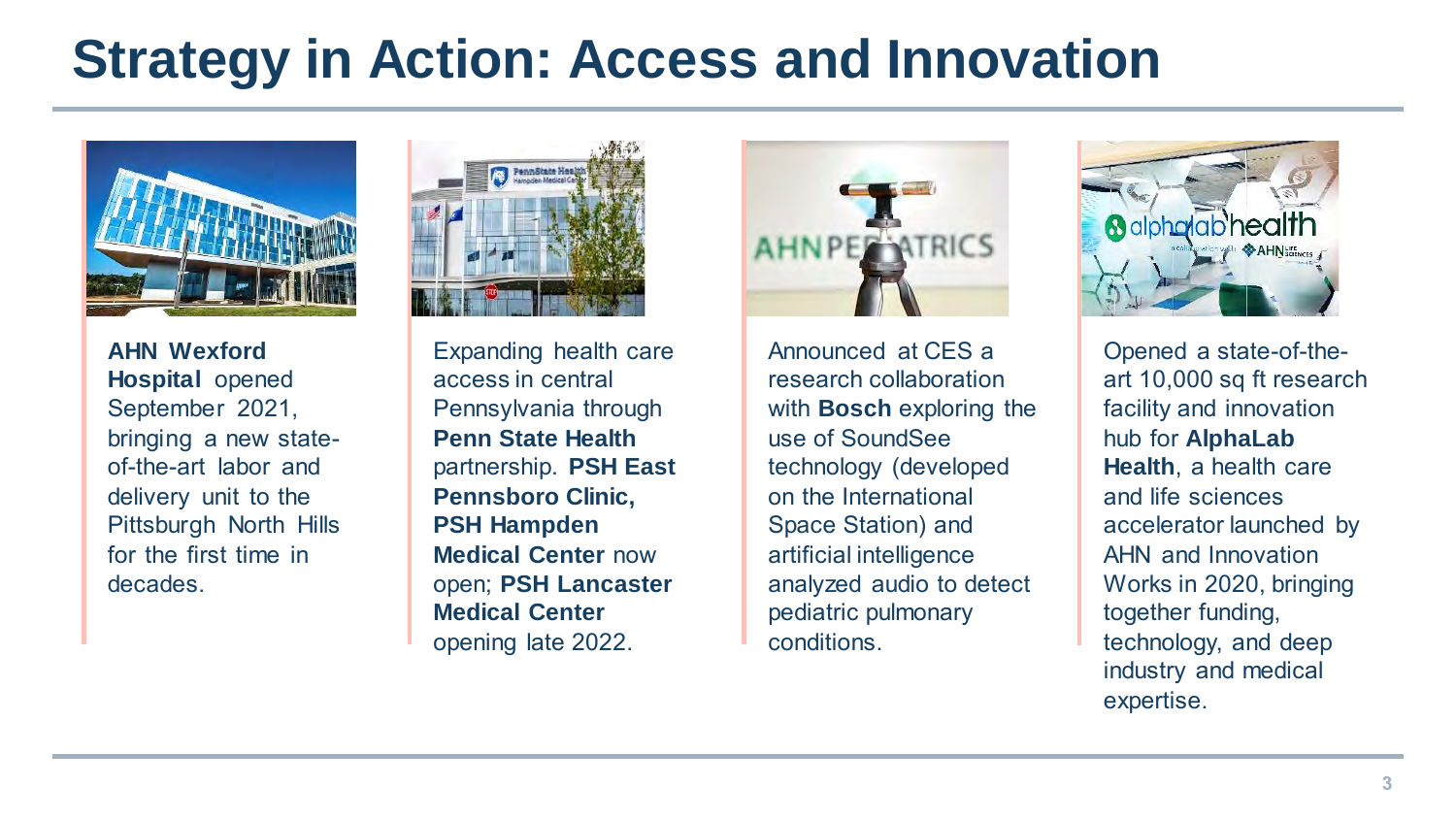## **Strategic Partnerships and Affiliations Since 2020**

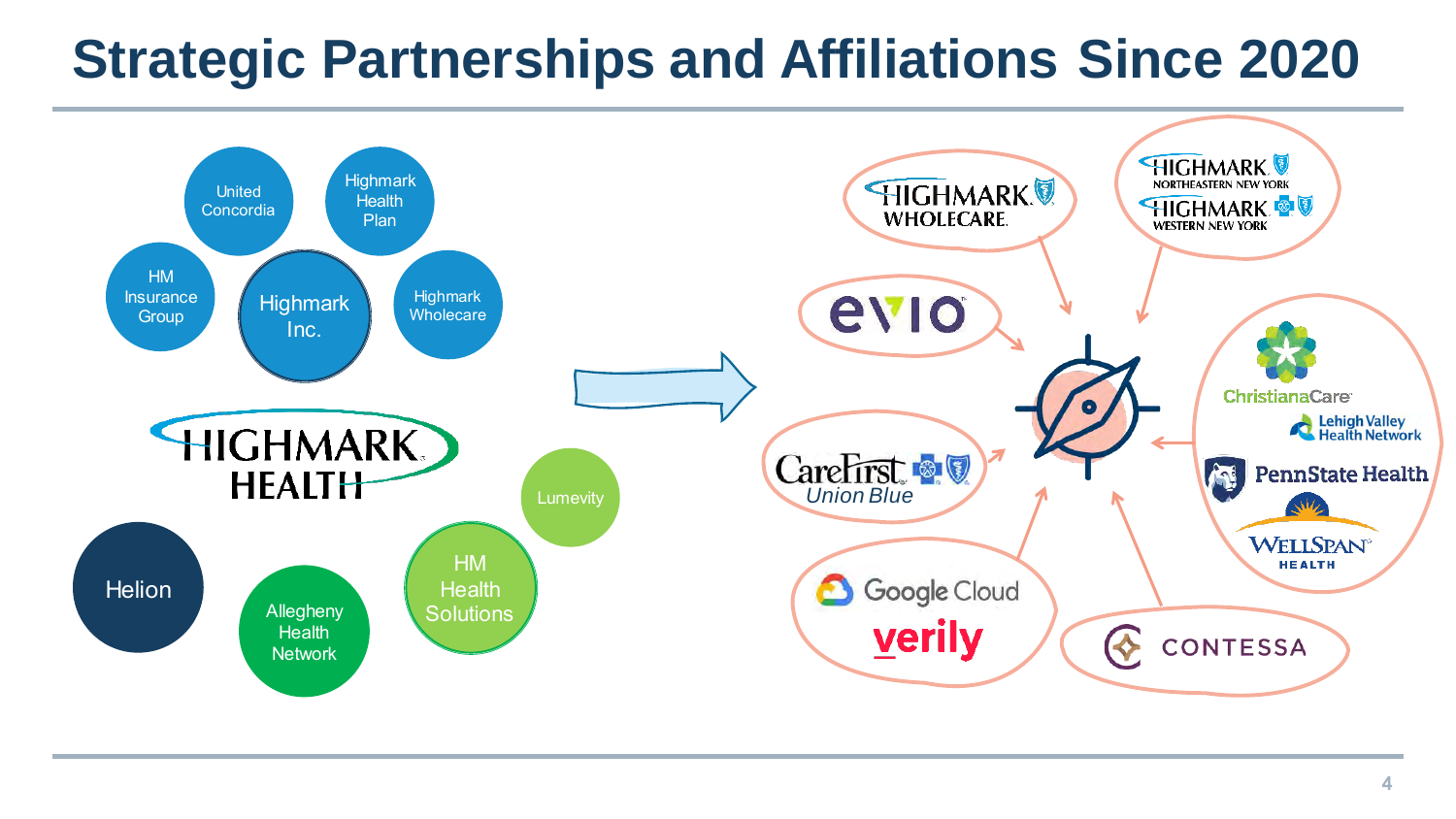### **Highmark Health 2021 Year End Financial Overview**



*\*Excess Revenue Over Expenses = ~\$1.4B including one-time transactions & affiliations*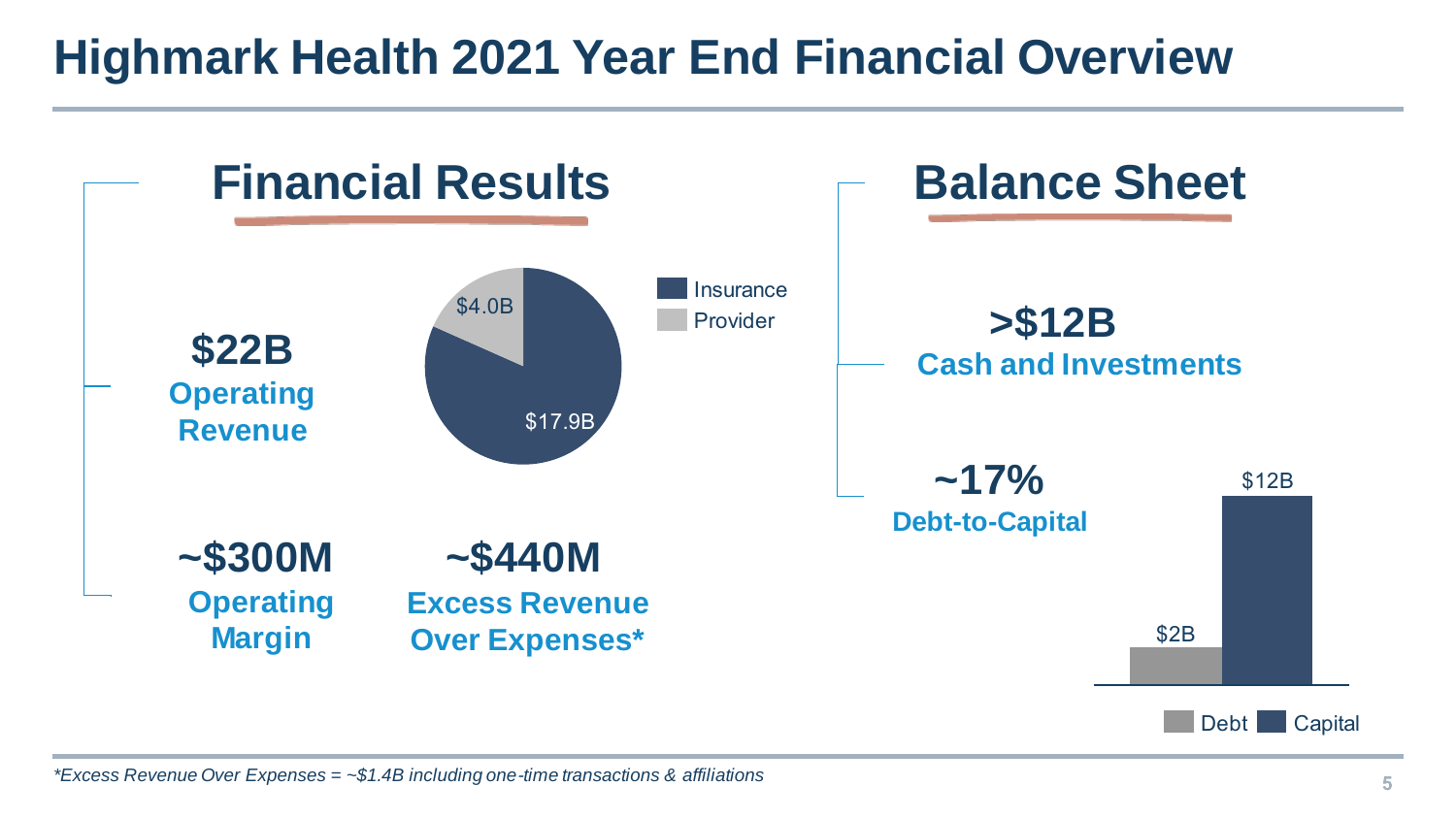| <b>Business Line</b>                                         | <b>Lives Under</b><br>Contract* |
|--------------------------------------------------------------|---------------------------------|
| <b>Core Health Plan &amp;</b><br><b>BlueCard*</b>            | 6.8M                            |
| <b>HM Health Solutions</b><br><b>Excl. Health Plan lives</b> | 5.1M                            |
| UCD, HMIG, and<br>other ancillary                            | <b>17.9M</b>                    |
| <b>TOTAL</b>                                                 | >29M                            |

Highmark Health Plan remains the **largest health insurer** in Pennsylvania, Delaware, West Virginia, and western New York.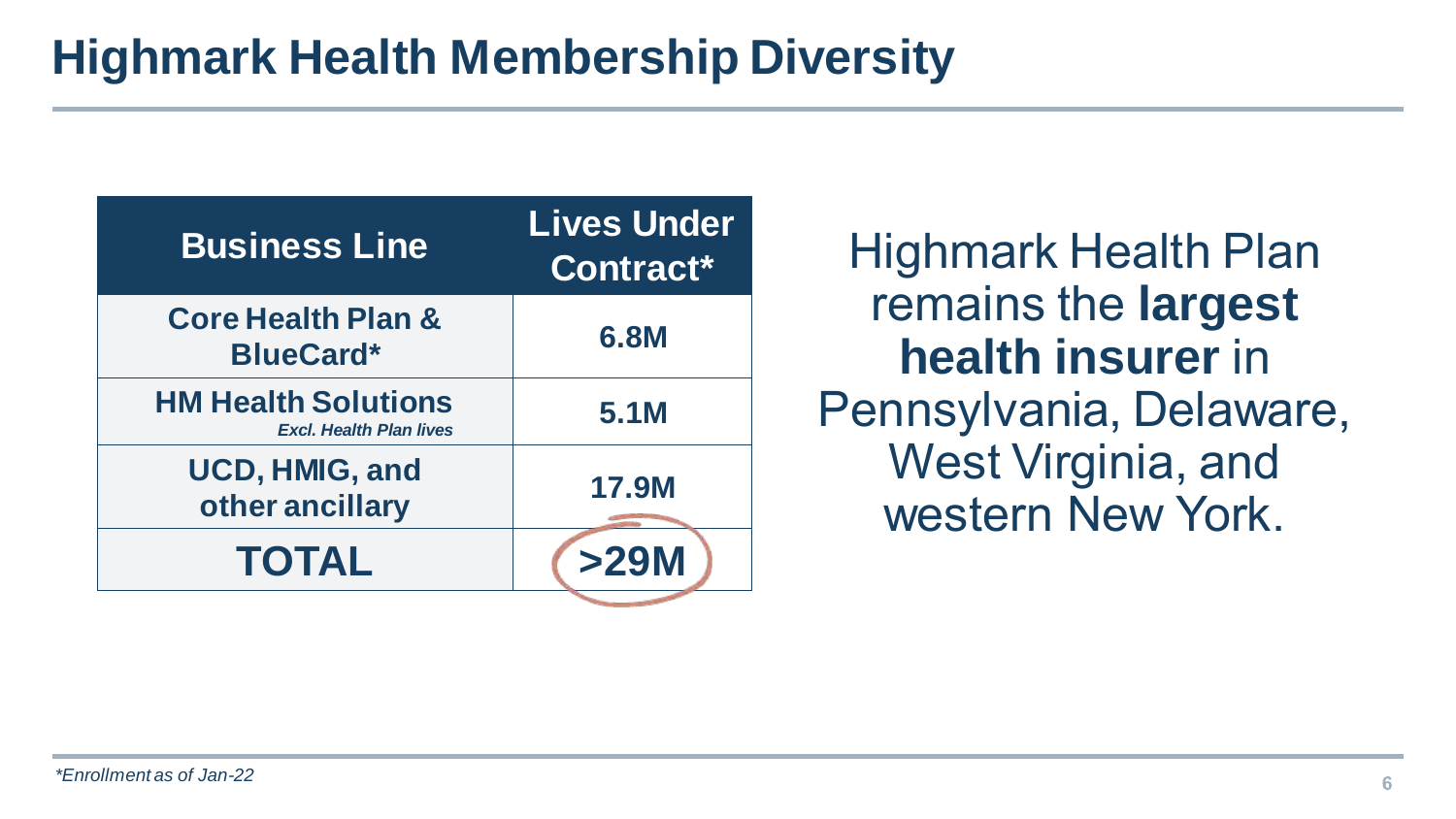# **Highmark Health Plan**

#### **Strong operating performance, continued growth and partnering to create better health**

- Acquired **Gateway Health** (now **Highmark Wholecare**) in August 2021, adding Medicaid/dualeligible membership and industry expertise.
- **Highmark Western and Northeastern New York**  solidified the Highmark brand in the state of New York.
- Partnerships with **Bayhealth, Christiana Care, Geisinger, Lehigh Valley Health Network, Penn State Health,** and **Wellspan Health** aim to make health care more affordable across Pennsylvania and Delaware.
- **Commercial market share leader** in all core markets and retained **98% of commercial membership despite COVID-19** impact on employment levels.
- Issued \$800M in **Highmark Inc. bonds** to refinance existing debt, supporting strategic growth.



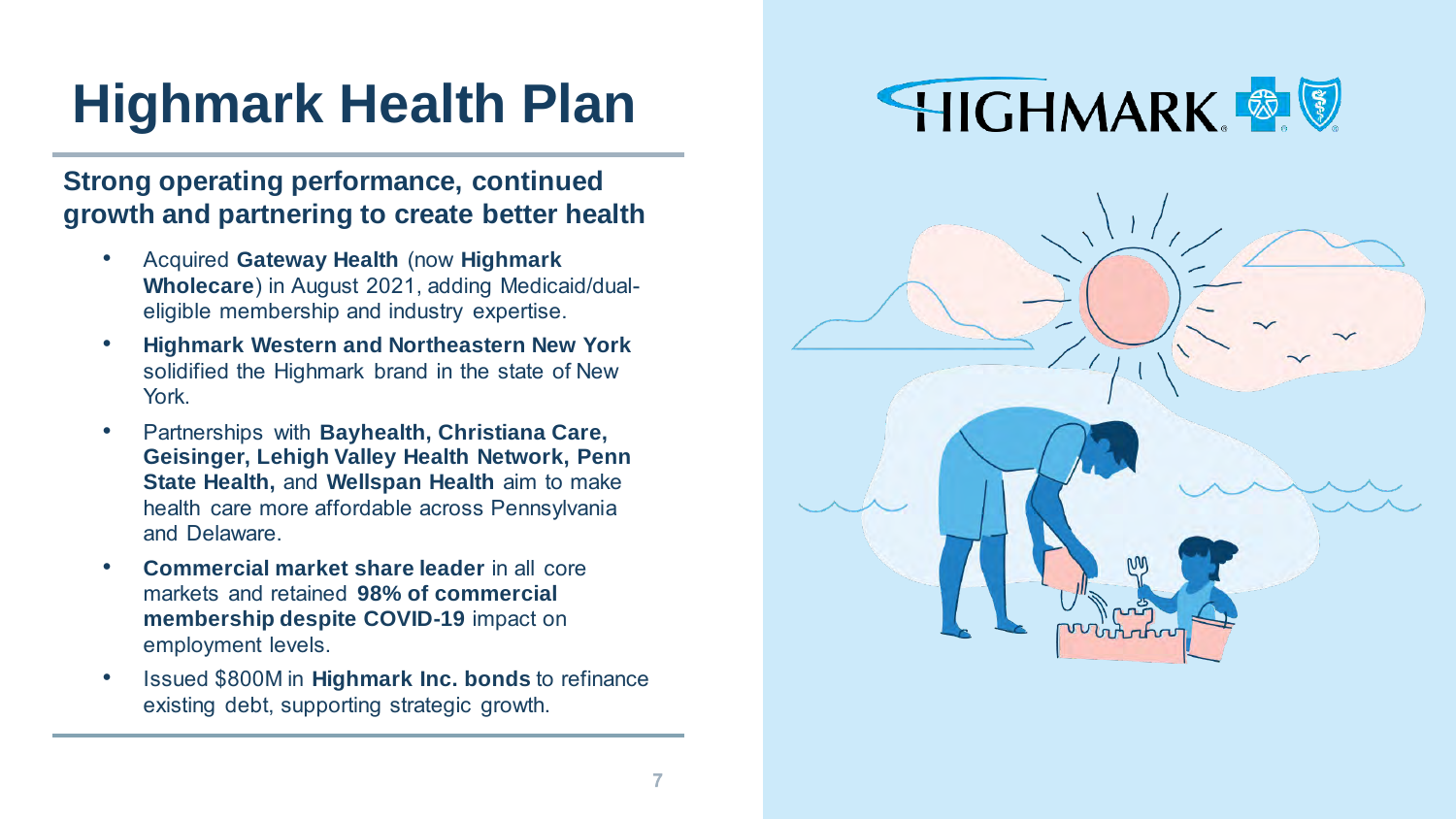## **Allegheny Health Network**

#### **Volumes approaching pre-pandemic levels while organization faces cost pressures**

- EBITDA\* **\$154M,** >**\$70M** vs 2020**;** operating revenue **\$4B, \$375M** vs 2020.
- Addressing cost pressures related to labor, supply chain, and personal protective equipment (PPE).
- Inpatient discharges + observations  $\blacktriangle$  5%, outpatient registrations  $\blacktriangle$  36%, physician visits  $\blacktriangle$  13%, ER visits **418% vs. prior year**
- Administered **~430K COVID-19 vaccination doses** as of March 2022.
- Conducted **~800K** telehealth visits pandemic-to-date.
- **AHN Wexford Hospital** opened September 2021, bringing a new state-of-the-art labor and delivery unit to the Pittsburgh North Hills for the first time in decades.

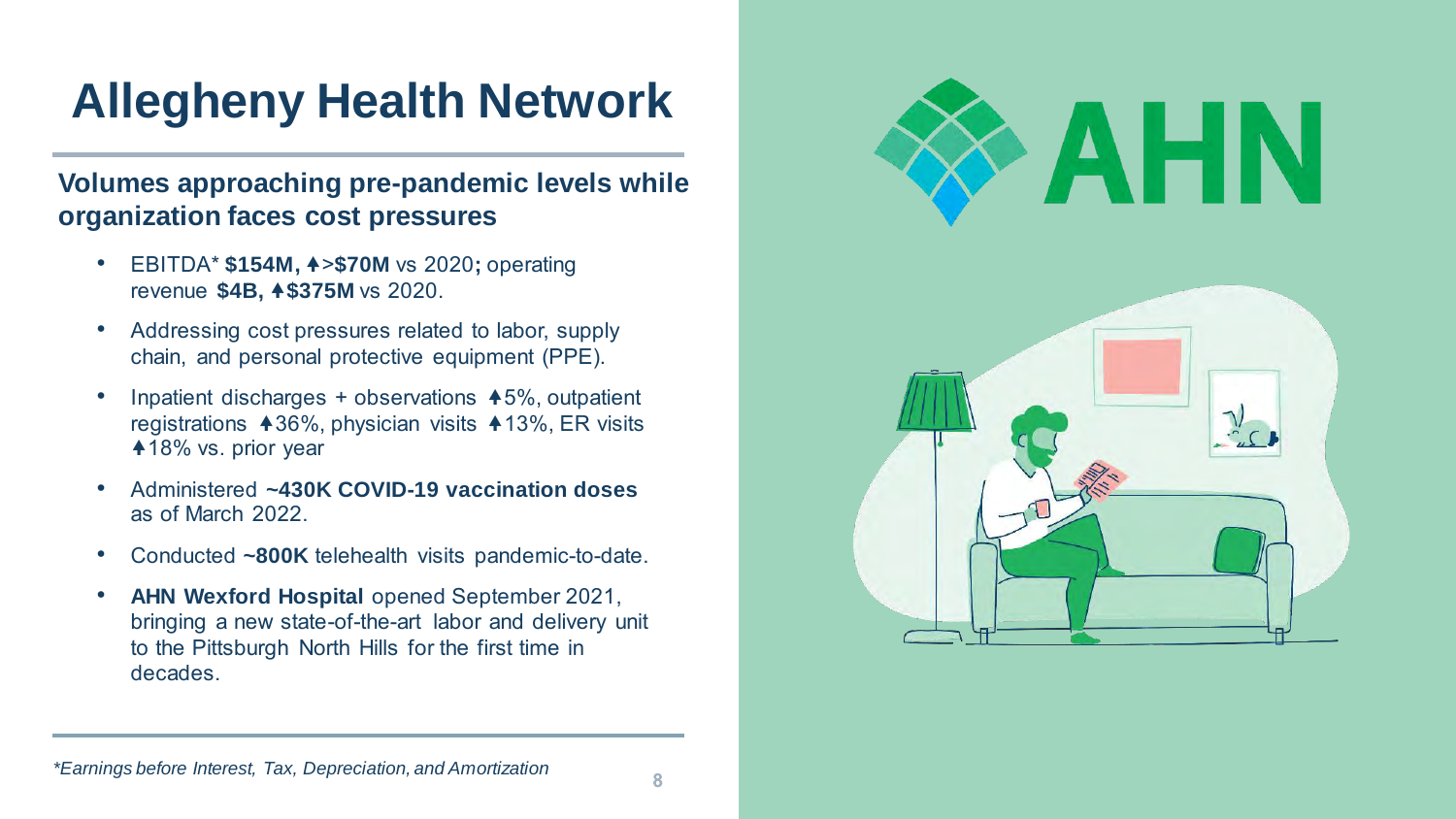### **Diversified Businesses strengthen Highmark Health**

Diversified Businesses contributed **>\$250M** of combined operating earnings.



- Ranks among the top 10 dental companies in the US with ~**\$1.7B in revenue**
- **\$159M Operating margin**
- Awarded **TRICARE Active-Duty Dental Program Contract** with option periods extending through 2029
- Licensed in **every state, DC, and PR** with >**9M members**



- Net **Revenue of >\$775M**  approximates **13% growth**  vs prior year
- **Operating margin of \$90M**
- Expansion of **Blue Partnership** business
- Licensed in **every state and DC**



- Technology related **revenue of ~\$700M**
- **Operating margin of \$7M** while making significant **investment in platform capabilities**
- Platform membership **of ~11M** across numerous Blues plans\*